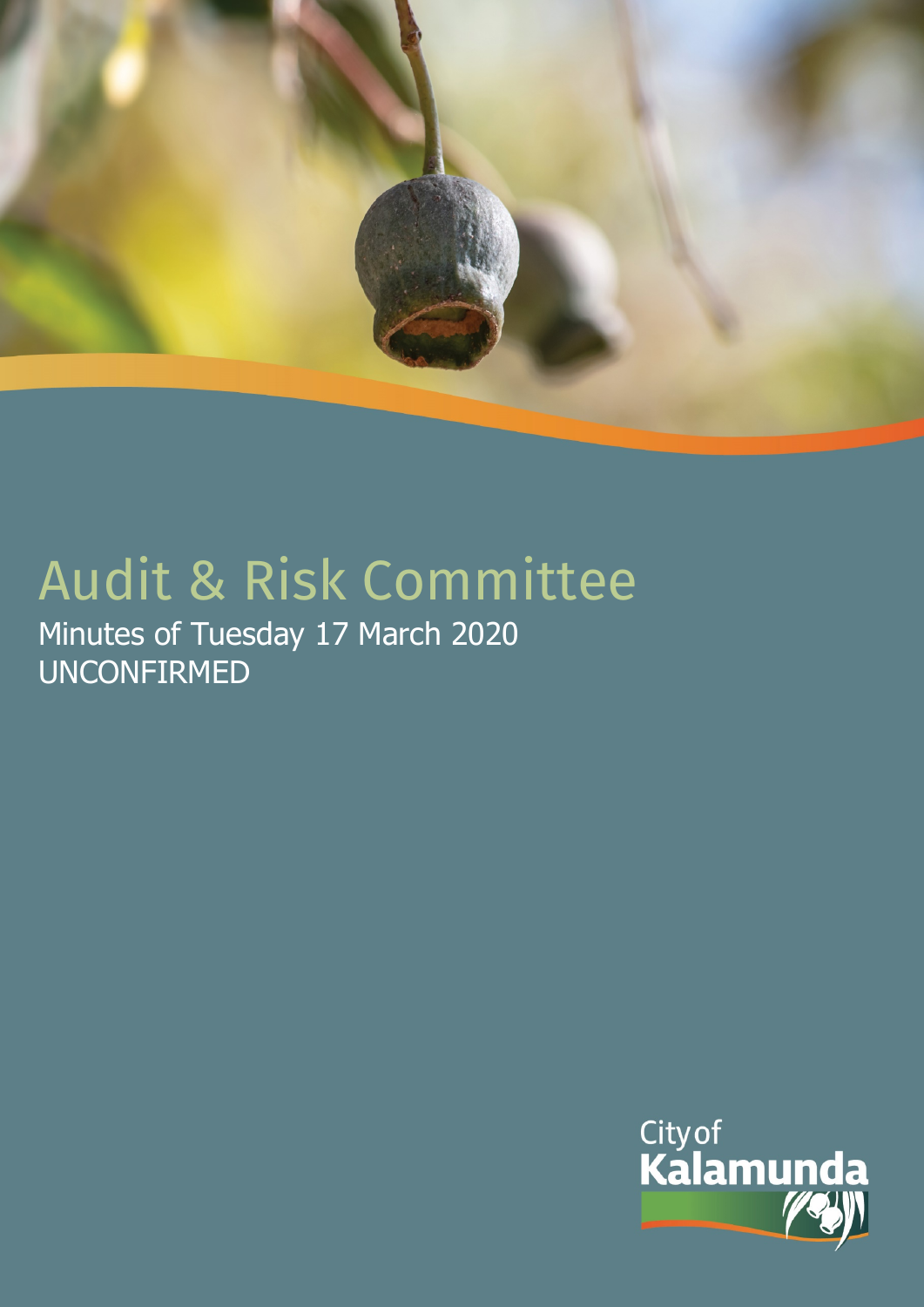## **INDEX**

| 1. |                                                                        |  |
|----|------------------------------------------------------------------------|--|
| 2. | Attendance, Apologies and Leave of Absence Previously Approved3        |  |
| 3. |                                                                        |  |
| 4. |                                                                        |  |
| 5. |                                                                        |  |
| 6. |                                                                        |  |
| 7. |                                                                        |  |
| 8. |                                                                        |  |
| 9. |                                                                        |  |
|    |                                                                        |  |
|    |                                                                        |  |
|    |                                                                        |  |
|    |                                                                        |  |
|    |                                                                        |  |
|    |                                                                        |  |
|    | 12. Questions by Members of Which Due Notice has been Given 17         |  |
|    | 13. Urgent Business Approved by the Presiding Member or by Decision 17 |  |
|    |                                                                        |  |
|    |                                                                        |  |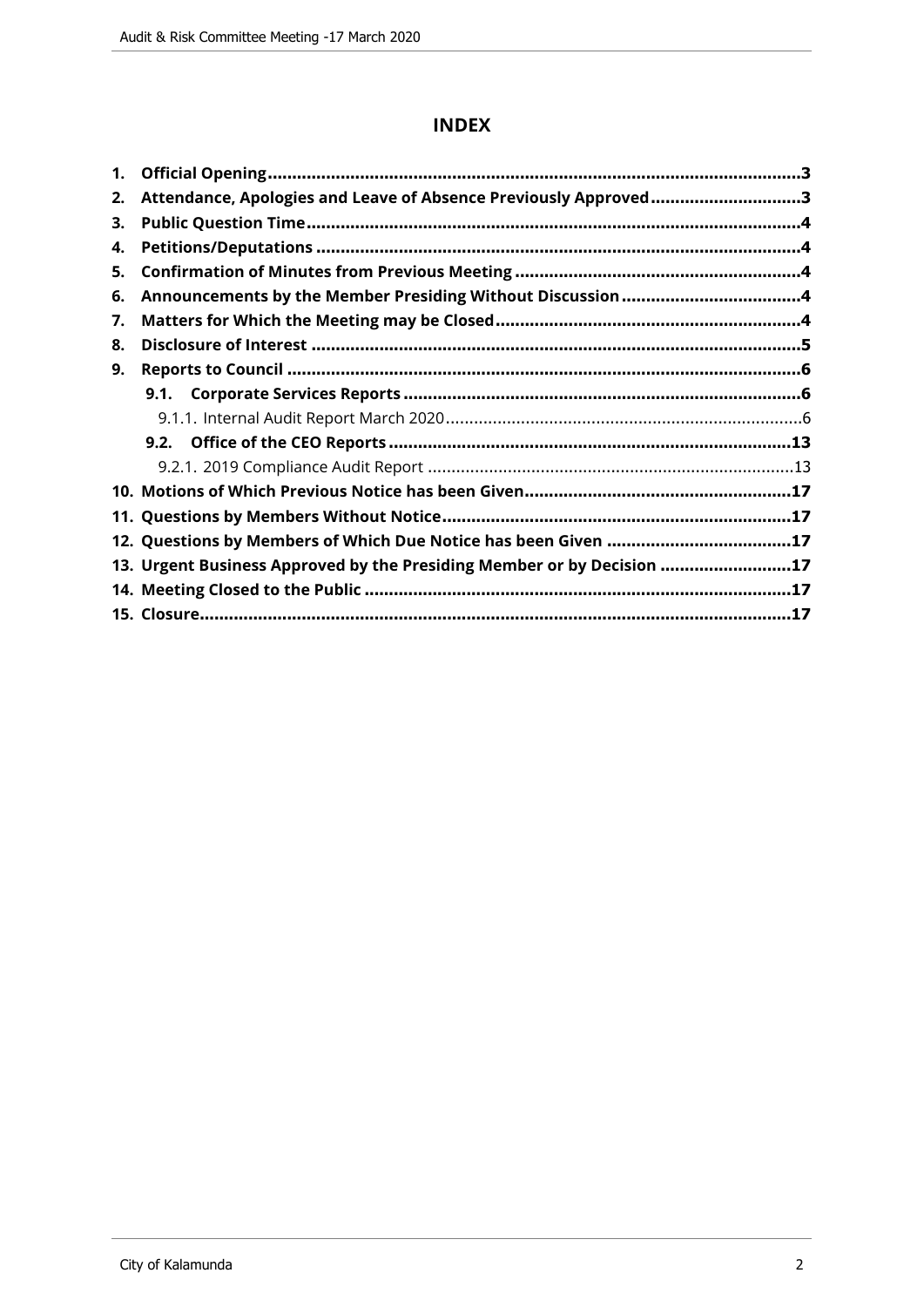#### <span id="page-2-0"></span>**1. Official Opening**

The Presiding Member opened the meeting at 6:32pm and welcomed Councillors, Staff and Members of the Public Gallery. The Presiding Member also acknowledged the Traditional Owners of the land on which we meet the Whadjuk Noongar people.

#### <span id="page-2-1"></span>**2. Attendance, Apologies and Leave of Absence Previously Approved**

#### **Councillors**

**South East Ward**  John Giardina Janelle Sewell Geoff Stallard **South West Ward** Lesley Boyd Mary Cannon Brooke O'Donnell **North West Ward** Lisa Cooper Dylan O'Connor **North Ward** Cameron Blair Kathy Ritchie Margaret Thomas JP (Mayor) Presiding Member

## **Members of Staff**

**Chief Executive Officer** Rhonda Hardy **Executive Team** Gary Ticehurst - Director Corporate Services Brett Jackson - Director Asset Services Peter Varelis - Director Development Services **Management Team** Alida Ferriera - Manager Financial Services **Administration Support** Donna McPherson - Executive Assistant to the CEO

**Members of the Public** Nil.

**Members of the Press** Nil.

## **Apologies**

Cr Sue Bilich

**Leave of Absence Previously Approved** Nil.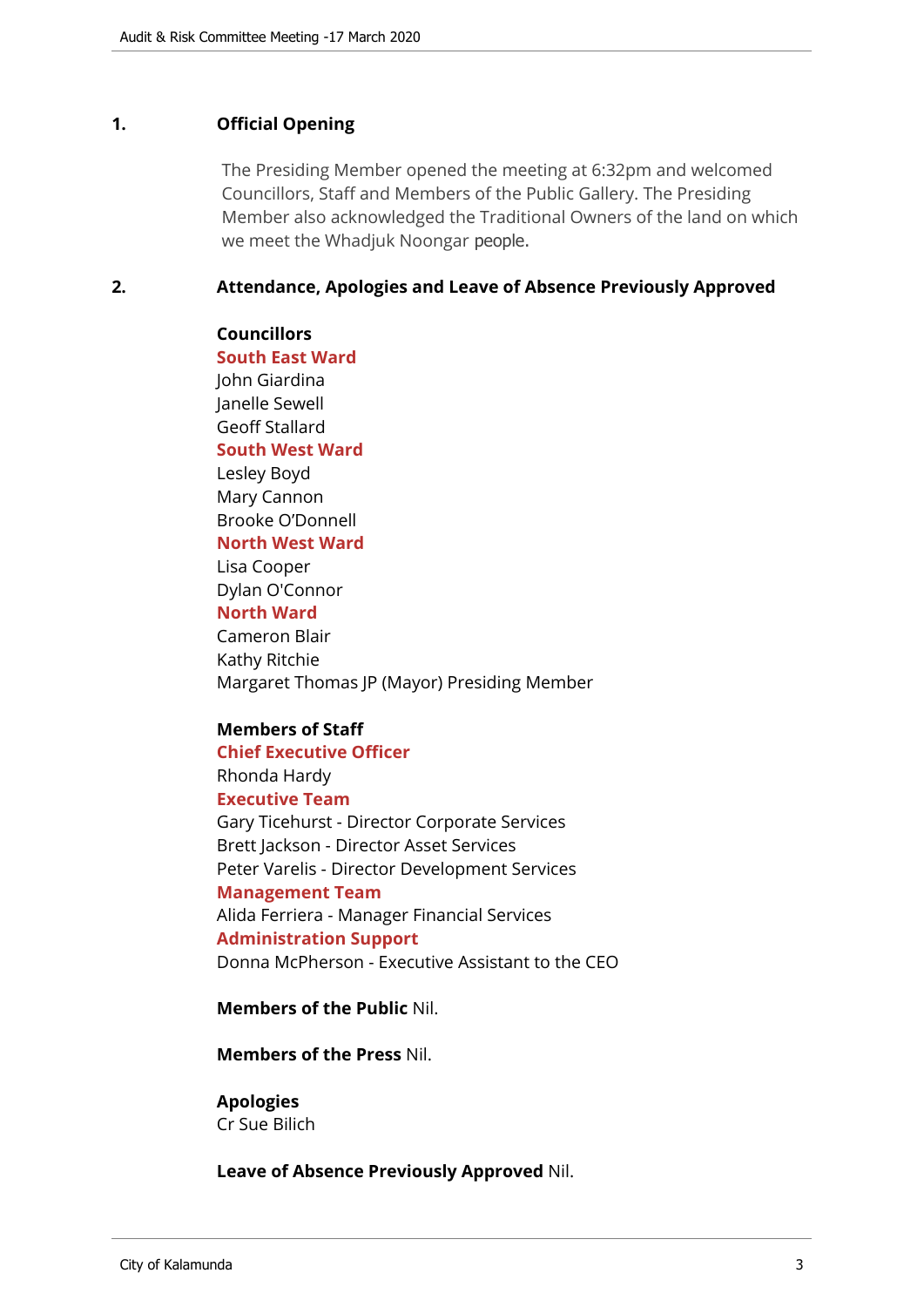## <span id="page-3-0"></span>**3. Public Question Time**

*A period of not less than 15 minutes is provided to allow questions from the gallery on matters relating to the functions of Council. For the purposes of Minuting, these questions and answers will be summarised.*

3.1 Nil.

## <span id="page-3-1"></span>**4. Petitions/Deputations**

4.1 Nil.

## <span id="page-3-2"></span>**5. Confirmation of Minutes from Previous Meeting**

5.1 That the Minutes of the Audit & Risk Committee Meeting held on the 10 December 2019, as published and circulated, are confirmed as a true and accurate record of the proceedings.

| Moved: | Cr John Giardina |
|--------|------------------|
|--------|------------------|

Seconded: **Cr Lesley Boyd**

- Vote: **CARRIED UNANIMOUSLY (11/0)**
- <span id="page-3-3"></span>**6. Announcements by the Member Presiding Without Discussion**
- 6.1 Nil.

#### <span id="page-3-4"></span>**7. Matters for Which the Meeting may be Closed**

7.1 Item 9.1.1 – Internal Audit Report March 2020 – CONFIDENTIAL ATTACHMENTS 1. Customer Service Review, 2. Emergency Management Audit Report, 3. Occupational Health and Safety Audit Report. Reason for Confidentiality: *Local Government Act 1995 (WA) Section 5.23 (2) (f) - "a matter that if disclosed, could be reasonably expected to - (i) impair the effectiveness of any lawful method or procedure for preventing, detecting, investigating or dealing with any contravention or possible contravention of the law; (ii) endanger the security of the local government's property; or (iii) prejudice the maintenance or enforcement of a lawful measure for protecting public safety"*.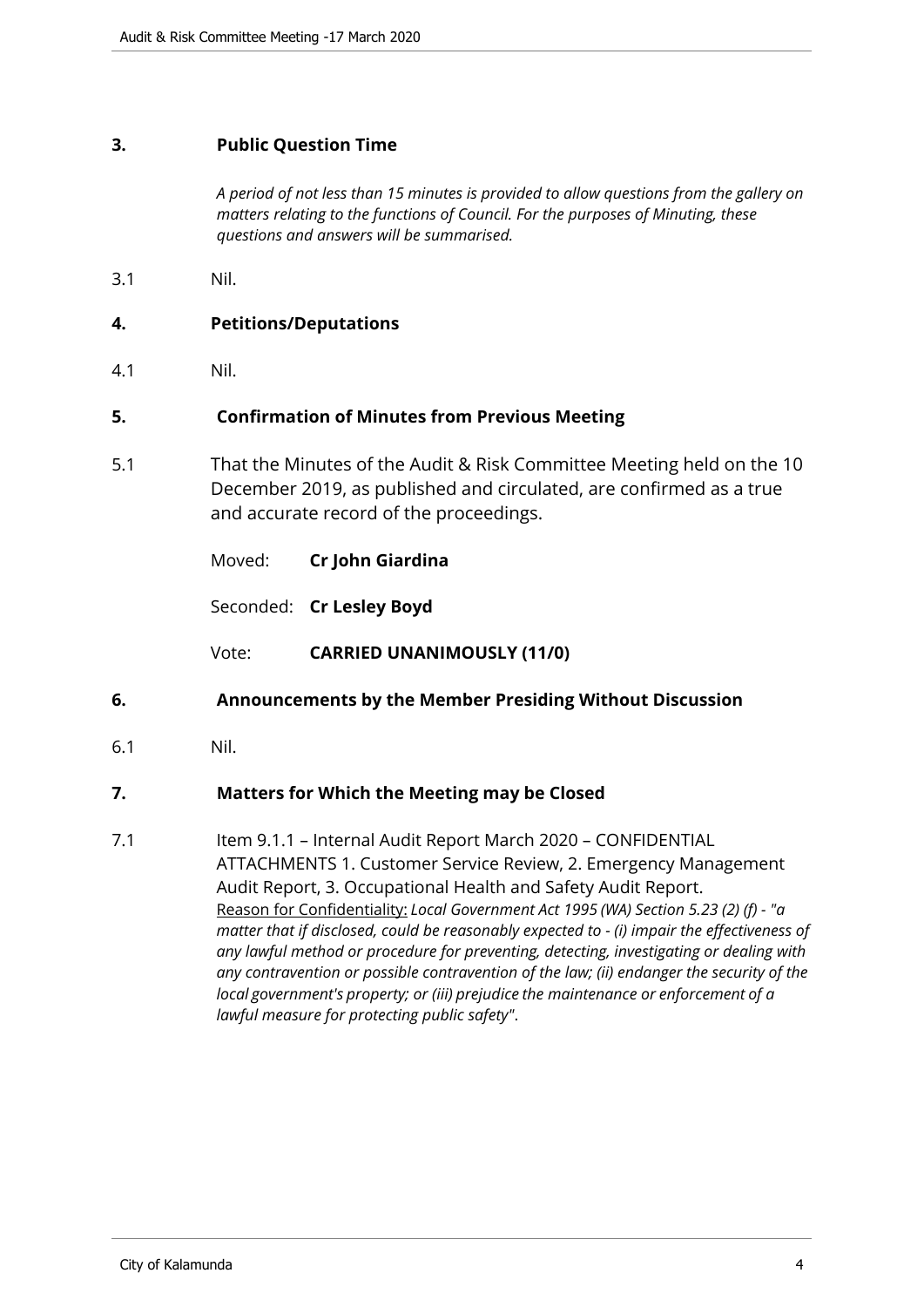## <span id="page-4-0"></span>**8. Disclosure of Interest**

## **8.1. Disclosure of Financial and Proximity Interests**

- a. Members must disclose the nature of their interest in matter to be discussed at the meeting. (Section 5.56 of the *Local Government Act 1995*.)
- b. Employees must disclose the nature of their interest in reports or advice when giving the report or advice to the meeting. (Section 5.70 of the *Local Government Act 1995*.)
- 8.1.1 Nil.

## **8.2. Disclosure of Interest Affecting Impartiality**

- a. Members and staff must disclose their interest in matters to be discussed at the meeting in respect of which the member or employee had given or will give advice.
- 8.2.1 Nil.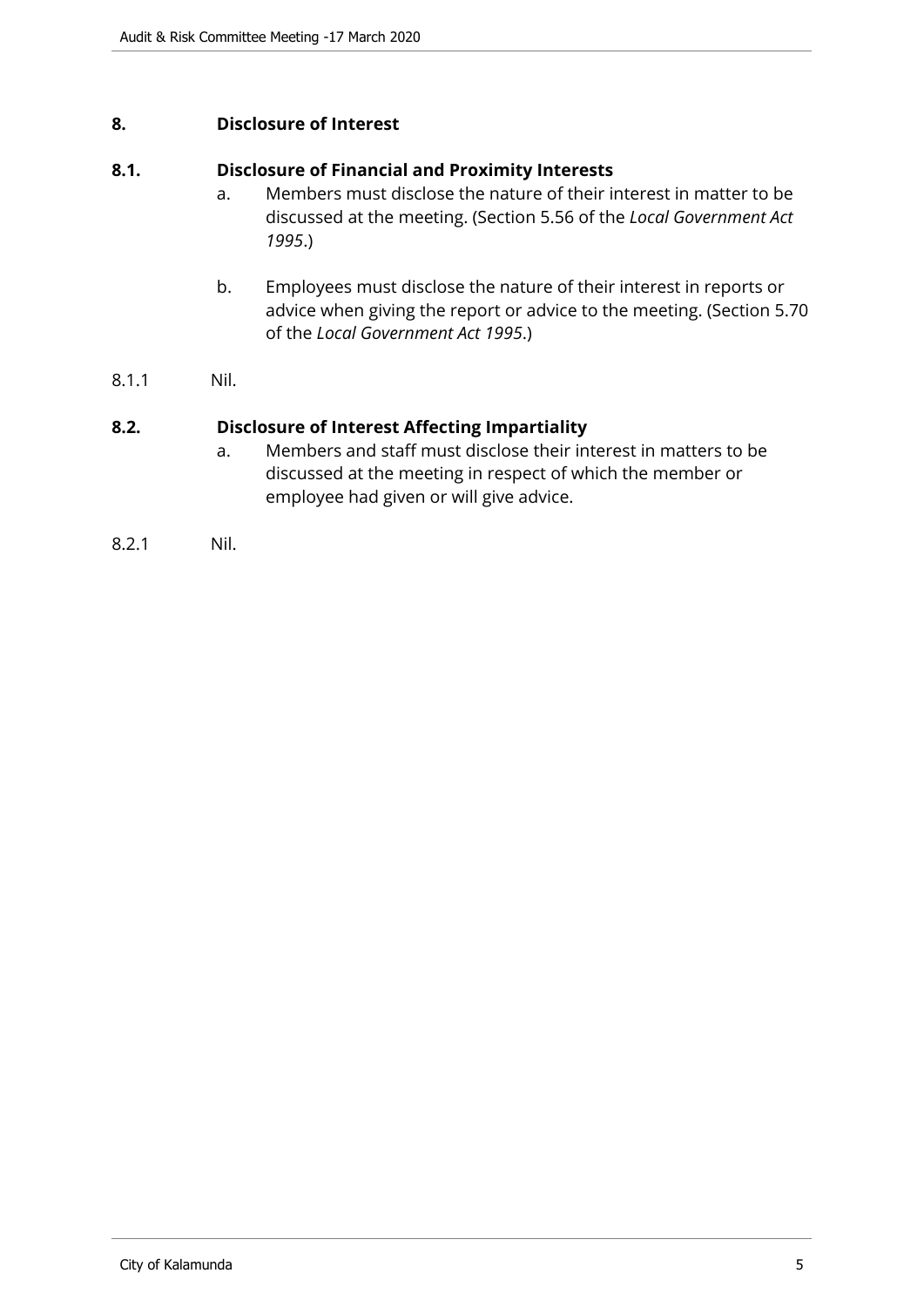# <span id="page-5-0"></span>**9. Reports to Council**

# <span id="page-5-1"></span>**9.1. Corporate Services Reports**

# <span id="page-5-2"></span>**9.1.1. Internal Audit Report March 2020**

*Declaration of financial / conflict of interests to be recorded prior to dealing with each item.*

| Previous<br>Items                   |                                                                                                                                                                                                                                                                                                                                                                                                                                                                                                                           |
|-------------------------------------|---------------------------------------------------------------------------------------------------------------------------------------------------------------------------------------------------------------------------------------------------------------------------------------------------------------------------------------------------------------------------------------------------------------------------------------------------------------------------------------------------------------------------|
| Directorate<br><b>Business Unit</b> | Corporate Services<br><b>Corporate Services</b>                                                                                                                                                                                                                                                                                                                                                                                                                                                                           |
| File Reference                      |                                                                                                                                                                                                                                                                                                                                                                                                                                                                                                                           |
| Applicant                           | N/A                                                                                                                                                                                                                                                                                                                                                                                                                                                                                                                       |
| Owner                               | N/A                                                                                                                                                                                                                                                                                                                                                                                                                                                                                                                       |
| Attachments                         | Nil                                                                                                                                                                                                                                                                                                                                                                                                                                                                                                                       |
| Confidential                        | <b>Customer Service Review</b><br>1.                                                                                                                                                                                                                                                                                                                                                                                                                                                                                      |
| Attachments                         | <b>Emergency Management Audit Report</b><br>2.                                                                                                                                                                                                                                                                                                                                                                                                                                                                            |
|                                     | Occupational Health and Safety Audit Report<br>3.                                                                                                                                                                                                                                                                                                                                                                                                                                                                         |
|                                     | Reason for Confidentiality: Local Government Act 1995 (WA)<br>Section 5.23 (2) (f) - "a matter that if disclosed, could be<br>reasonably expected to - (i) impair the effectiveness of any lawful<br>method or procedure for preventing, detecting, investigating or<br>dealing with any contravention or possible contravention of the<br>law; (ii) endanger the security of the local government's property;<br>or (iii) prejudice the maintenance or enforcement of a lawful<br>measure for protecting public safety". |

## **TYPE OF REPORT**

| 囨 | Advocacy    | When Council is advocating on behalf of the community to<br>another level of government/body/agency                                                                                                                                                                                                           |
|---|-------------|---------------------------------------------------------------------------------------------------------------------------------------------------------------------------------------------------------------------------------------------------------------------------------------------------------------|
| 囨 | Executive   | When Council is undertaking its substantive role of direction<br>setting and oversight (eg accepting tenders, adopting plans<br>and budgets                                                                                                                                                                   |
| 囨 | Information | For Council to note                                                                                                                                                                                                                                                                                           |
|   | Legislative | Includes adopting Local Laws, Town Planning Schemes and<br>Policies. When Council determines a matter that directly<br>impacts a person's rights and interests where the principles of<br>natural justice apply. Examples include town planning<br>applications, building licences, other permits or licences |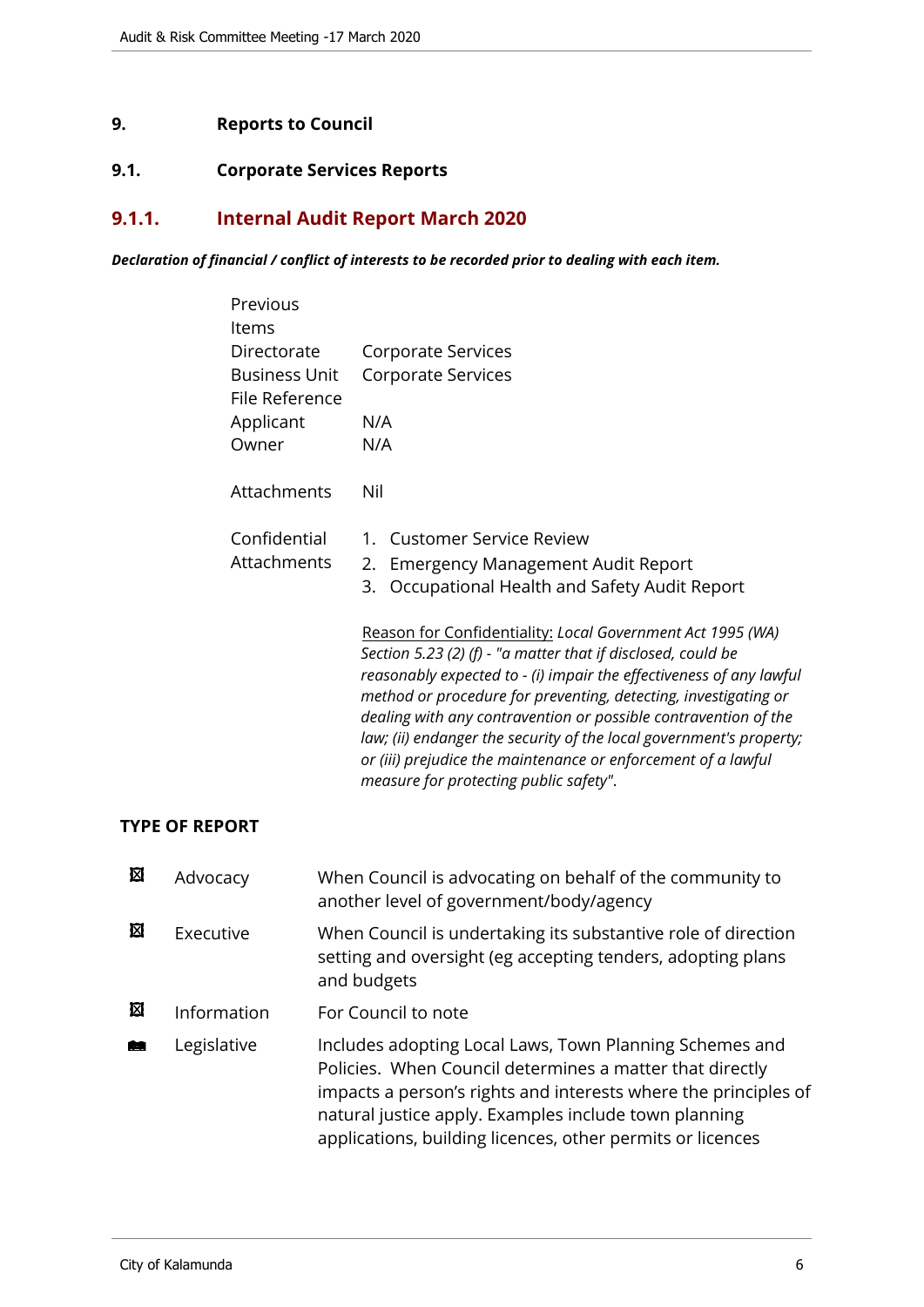issued under other Legislation or matters that could be subject to appeal to the State Administrative Tribunal

## **STRATEGIC PLANNING ALIGNMENT**

*Kalamunda Advancing Strategic Community Plan to 2027*

#### **Priority 4: Kalamunda Leads**

**Objective 4.1** - To provide leadership through transparent governance. *Strategy 4.1.1* - Provide good governance.

## **EXECUTIVE SUMMARY**

- 1. The purpose of this report is to provide Council with details of Internal Audit Reviews conducted during the past quarter.
- 2. The Internal Audit was completed in accordance with the provisions of the *Local Government Act 1995,* associated regulations, *Australian Accounting Standards.* The Internal Audit has identified a number of improvement opportunities which the City of Kalamunda (the City) is committed to implementing.
- 3. It is recommended that Council receive:
	- a) The details of Internal Audit Reviews conducted during the last quarter.

## **BACKGROUND**

- 4. The Internal Audit program is delivered in line with the City's three year Strategic Internal Audit Plan (the Plan) which contains a mix of compliance, financial and performance / operational audits. The internal audit service is provided by Crowe Pty Ltd who also undertake:
	- a) setting of the strategic internal audit plan;
	- b) attendance and presentation of internal audit reports to the Audit & Risk Committee; and
	- c) client liaison and engagement.
- 5. Internal Audit is a core element of the City's risk management and governance framework. The relationship between Internal Audit and the City can be summarised using the "Three Lines of Defence model illustrated below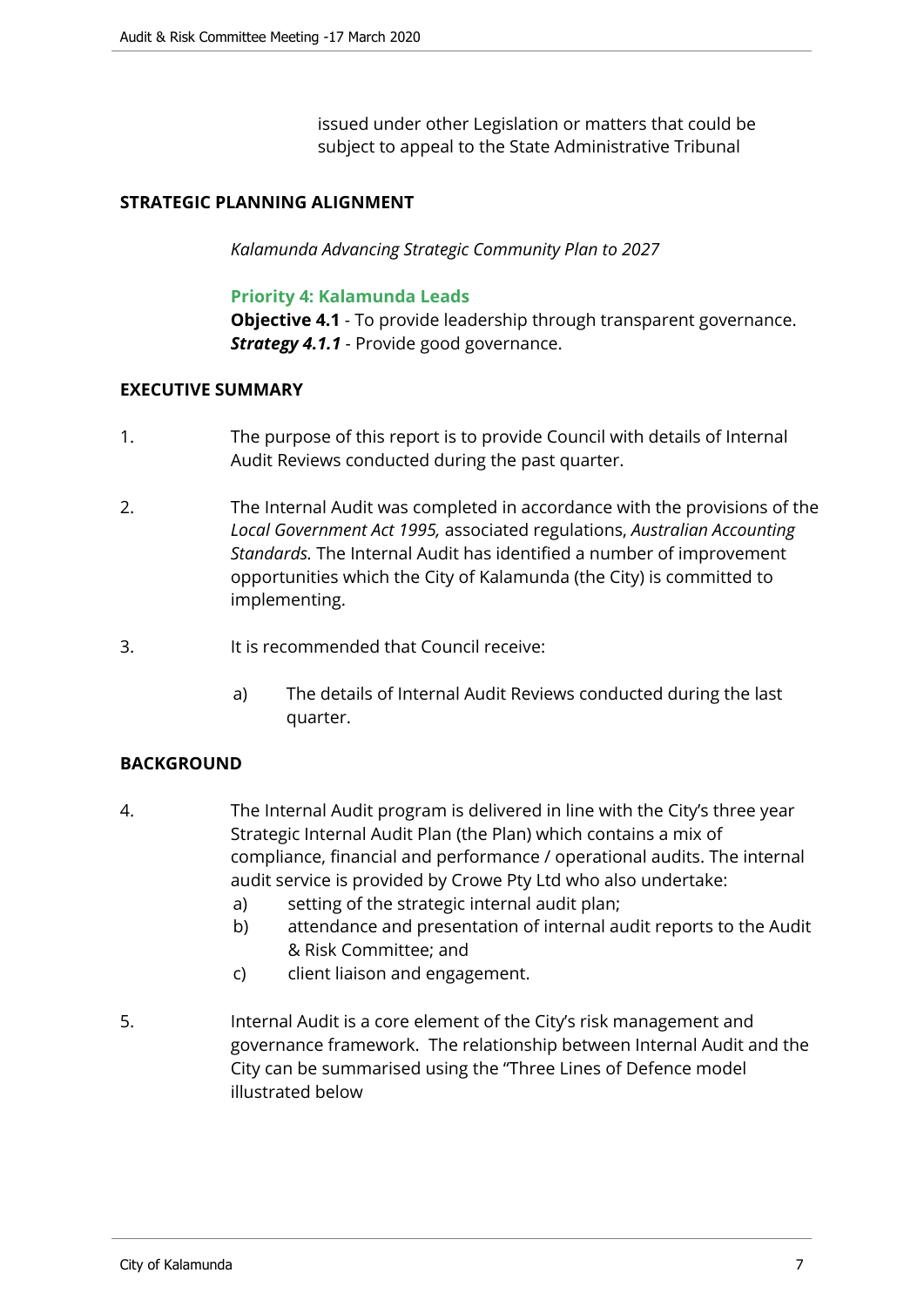

6. Broadly, Internal Audit reviews are focused on:

- a) Compliance Audits: which concentrate primarily on the entity's (or their suppliers') compliance with legislation, regulations, directions, policies, plans and procedures.
- b) Financial Audits: which are concerned with practices and activities relating to the accounting and reporting of financial transactions including budget commitments, approvals and the receipt and disbursement of funds, as well as the reliability and integrity of financial information and the safeguarding of the assets.
- c) Performance (Operational) Audits: which is an audit of all or a part of an entity's activities to assess economy, efficiency and effectiveness and focuses on:
	- i. the adequacy of an internal control structure or specific internal controls to ensure due regard for economy and effectiveness;
	- ii. the extent to which resources have been managed economically and efficiently; and
	- iii.the extent to which activities have been effective in achieving organisational objectives.
- 7. The Internal Audit Reviews undertaken during the past quarter have been focused on:
	- a) Customer Service Review
	- b) Emergency Management Audit Report
	- c) Occupational Health and Safety Audit Report
- 8. The completed Internal Audit Reviews during the past quarter did not identify any material control deficiencies.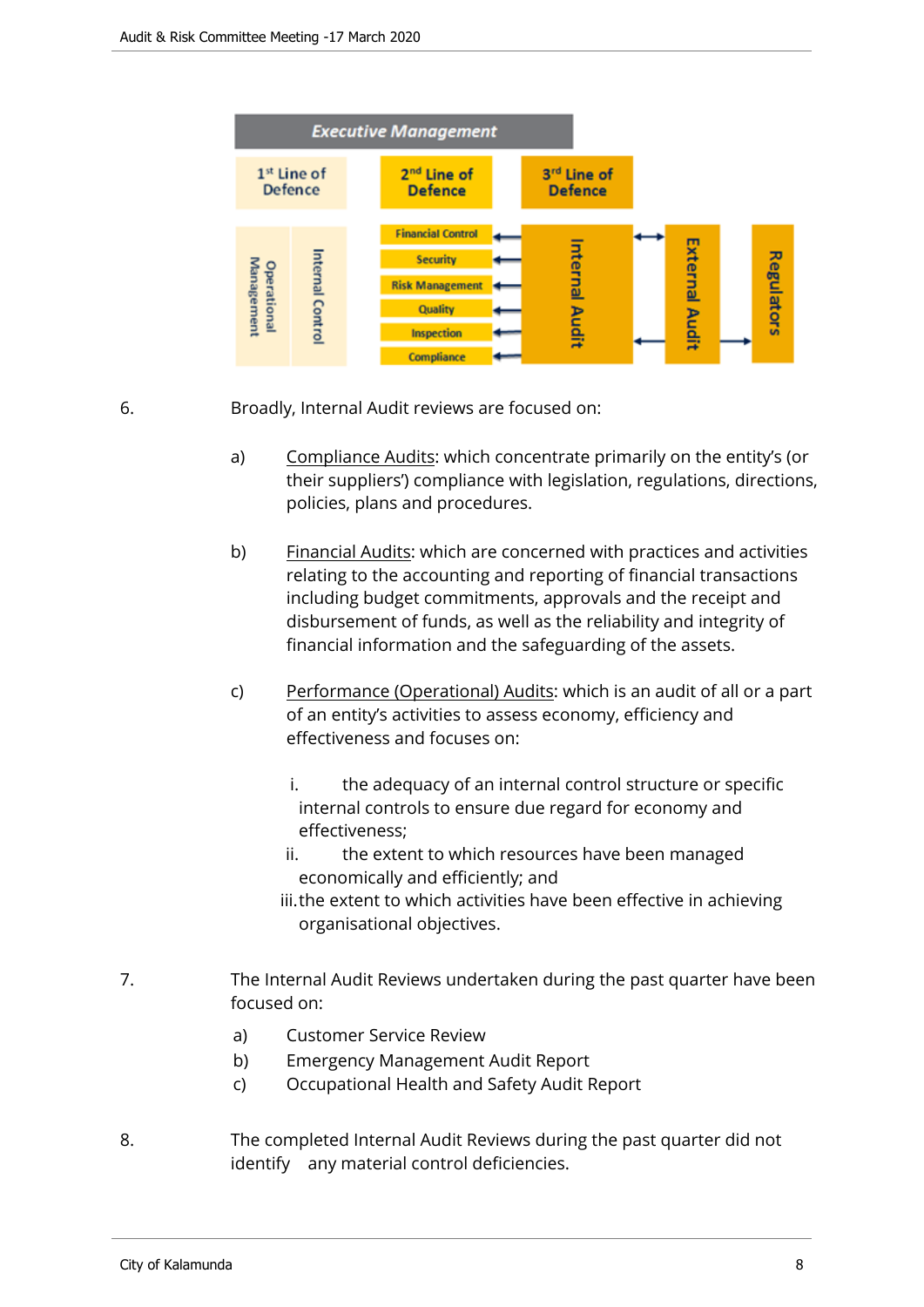## **DETAILS AND ANALYSIS**

## 9. **Customer Service Review**

The objective was to review the adequacy and effectiveness of customer service in relation to the following:

- a) Operation and management of the customer service 'desks', processes and 'culture' within the City;
- b) The processes for handling phone enquiries and customer request, including complaints;
- c) Monitoring and tracking of responses, outstanding queries and complaints;
- d) The handling of after-hours queries;
- e) Response times to queries including general responding time to residents' enquiries;
- f) Tracking of outstanding queries/complaints;
- g) Relevant staff training; and
- h) For the City's website, the review considers:
	- i) The process for maintaining version control and content/currency of publicly available information; and
	- ii) Management, handling and monitoring of online requests and queries.
- i) Review protocols around release of information, communication, advertisement to the public.

The scope of this internal audit included the following:

- a) Key performance indicators for customer service.
- b) Management information and reporting is in place for key areas.
- c) Strategy, internal guidance and the Customer Service Charter and Standards.
- d) Processes for escalating service requests.
- e) Complaints and interaction with other areas.
- 10. The results of the Customer Service Review are detailed in Confidential Attachment 1.

## 11. **Emergency Management**

The objective was to assess the adequacy of the policies, procedures and practices implemented by the City in relation to EM.

- a) The scope included the following:
- b) Local Emergency Management Arrangements ("LEMA"); and
- c) Emergency Evacuation and Wardens.
- 12. The results of the Emergency Management Audit are detailed in Confidential Attachment 2.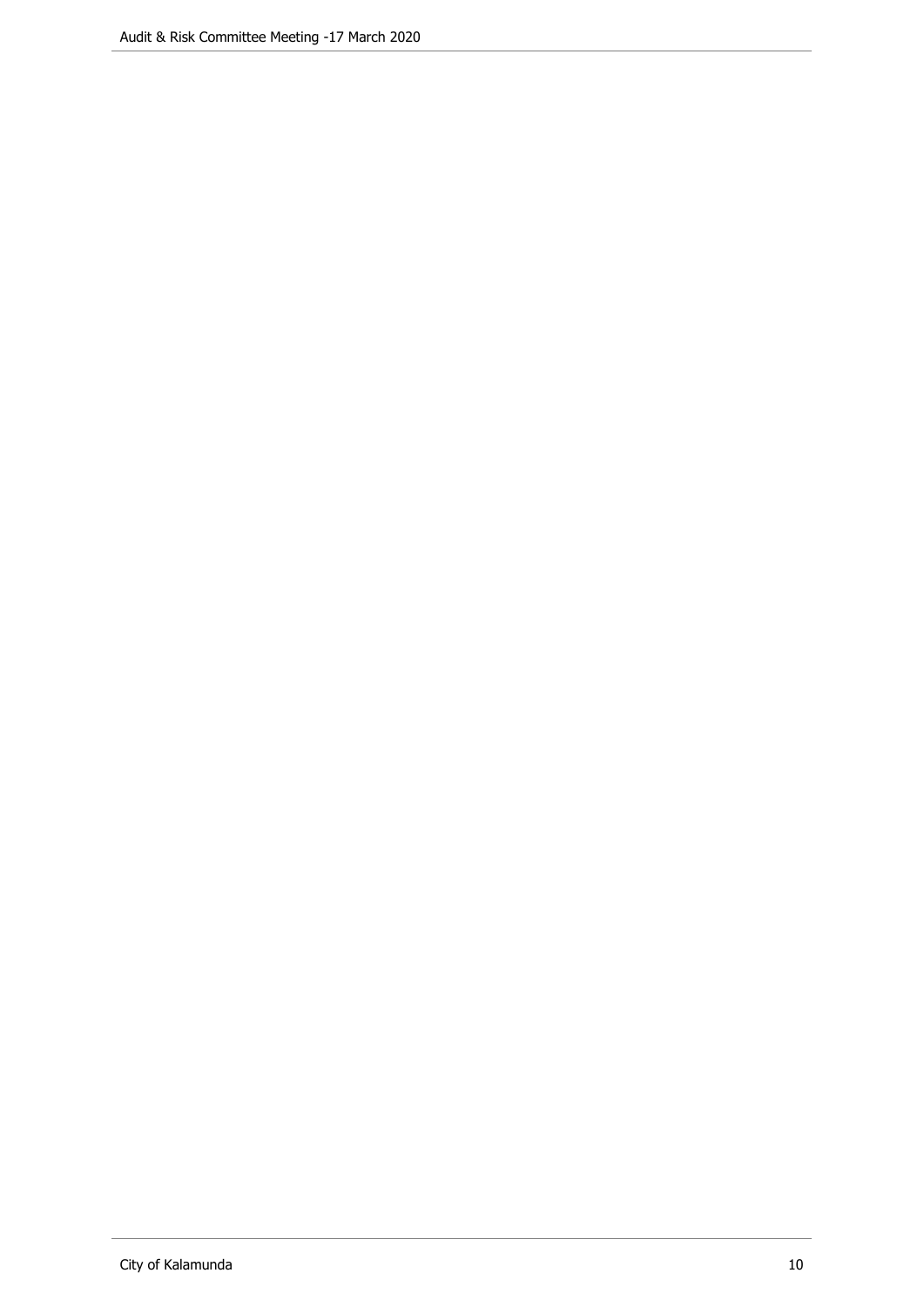## 13. **Occupational Health and Safety**

The objective was to assess the City's compliance with measures implemented in connection to Occupational Safety and Health requirements and safe working practices.

The scope of the review included the following:

- a) Safety Management Plan and related policies, procedures, templates, tools and guidelines;
- b) Appointment of Safety Coordinator and Safety Advisors;
- c) Occupational Safety and Health induction training;
- d) Annual work plan;
- e) Review tool box meeting;
- f) Review Occupational Safety and Health certification;
- g) Occupational Safety Health and Safety legislation and compliance;
- h) Occupational Safety and Health reporting;
- i) Occupational Safety and Health audits;
- j) Occupational Safety and Health management systems;
- k) Pre-employment medicals;
- l) Drug and alcohol testing;
- m) Inspections and ergonomic assessments;
- n) Safety Committee meetings;
- o) Fitness for work; and
- p) Safety Metrics.
- 14. The results of the Occupational Health and Safety Audit are detailed in Confidential Attachment 3.
- 15. *Local Government Act 1995 Local Government (Financial Management) Regulations 1996 Local Government (Functions and General) Regulations 1996*

#### **APPLICABLE LAW**

16. Nil.

#### **APPLICABLE POLICY**

17. Nil.

## **STAKEHOLDER ENGAGEMENT**

18. Internal Audit findings were discussed with relevant business unit managers and have been reviewed by the City's Executive Management Team.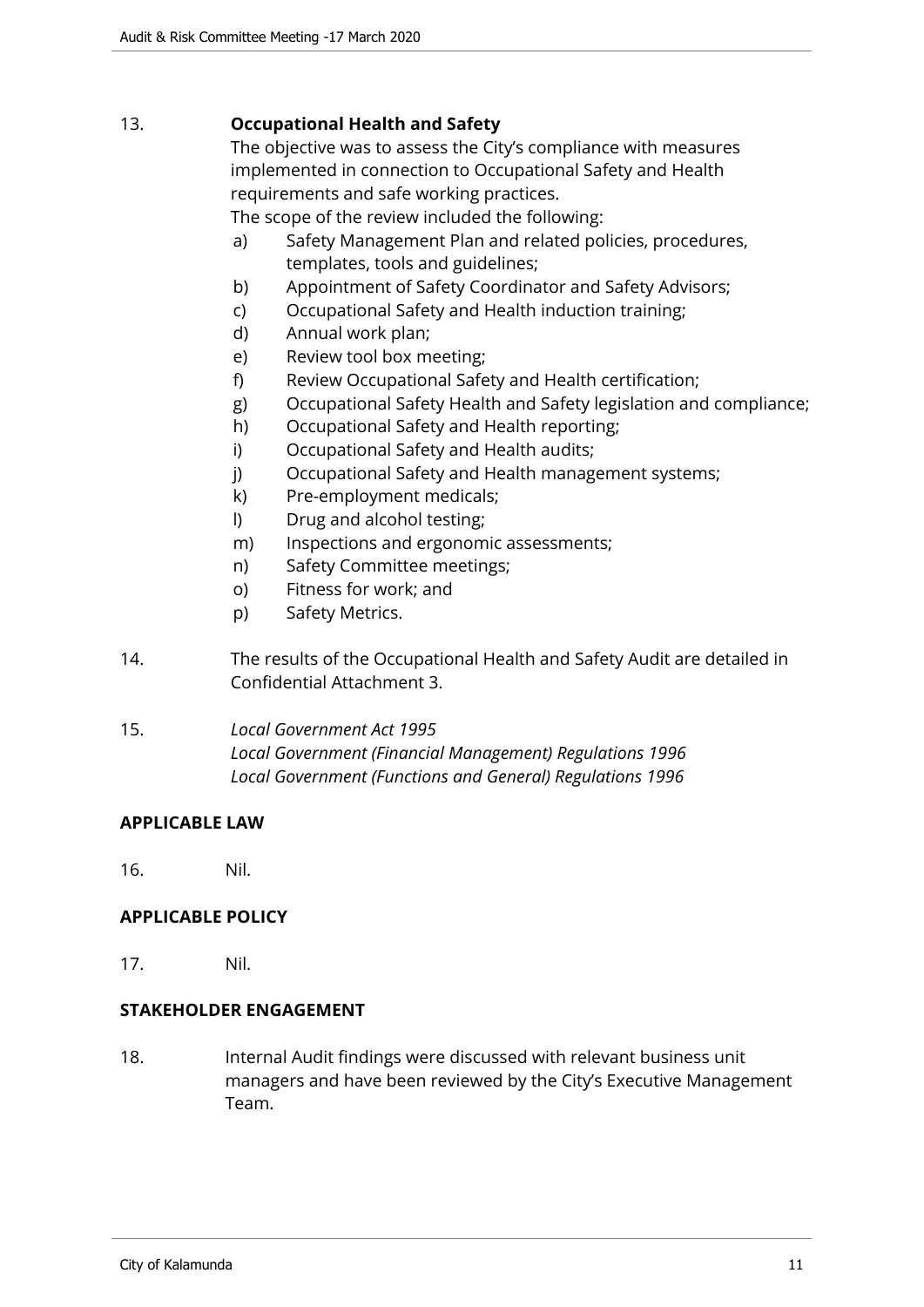## **FINANCIAL CONSIDERATIONS**

19. The cost of the Internal Audit program is provisioned within the City's annual budget. Further, monitoring and review of internal controls within the Internal Audit program will reduce the risk and likely exposure of potential loss to the City.

#### **SUSTAINABILITY**

#### **Social Implications**

20. Nil.

## **Economic Implications**

21. Nil.

## **Environmental Implications**

22. Nil.

## **RISK MANAGEMENT**

23. **Risk**: Internal Audit fails to identify material non-compliance or control deficiencies.

| Consequence                                                  | Likelihood | <b>Rating</b> |  |
|--------------------------------------------------------------|------------|---------------|--|
| Unlikely                                                     | Moderate   | Low           |  |
| <b>Action/Strategy</b>                                       |            |               |  |
| Internal Audit Plan developed and reviewed annually.         |            |               |  |
| Internal Audit working papers reviewed by External Auditors. |            |               |  |
| Key controls are evaluated for the identified processes.     |            |               |  |

## 24. **Risk**: Audit recommendations are not implemented in a timely fashion.

| Consequence                                                       | Likelihood | <b>Rating</b> |  |
|-------------------------------------------------------------------|------------|---------------|--|
| Unlikely                                                          | Moderate   | Low           |  |
| <b>Action/Strategy</b>                                            |            |               |  |
| Internal Audit Plan developed and reviewed annually.              |            |               |  |
| Monitoring and review of implementation of audit recommendations. |            |               |  |
|                                                                   |            |               |  |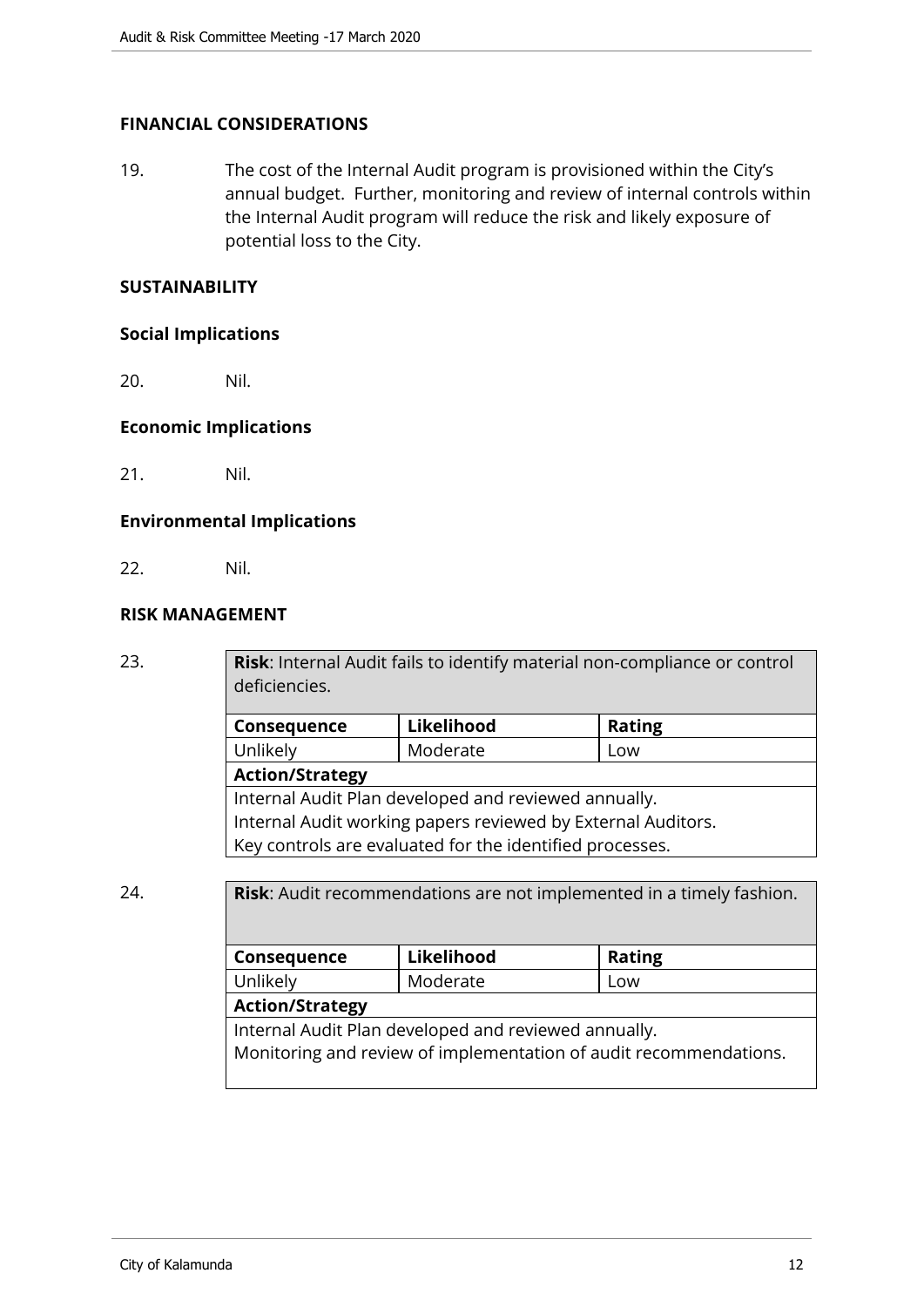# **CONCLUSION**

25. The Internal Audit was completed in accordance with the provisions of the *Local Government Act 1995,* associated regulations*,* and the *Australian Accounting Standards.*

> The City monitors the status of Internal Audit recommendations arising from each Internal Audit Review.

# **Voting Requirements: Simple Majority**

## **RECOMMENDATION**

That Council RECEIVE the details of the Internal Audit Reviews conducted during the past quarter.

- Moved: **Cr Dylan O'Connor**
- Seconded: **Cr Margaret Thomas**

Vote: **CARRIED UNANIMOUSLY (11/0)**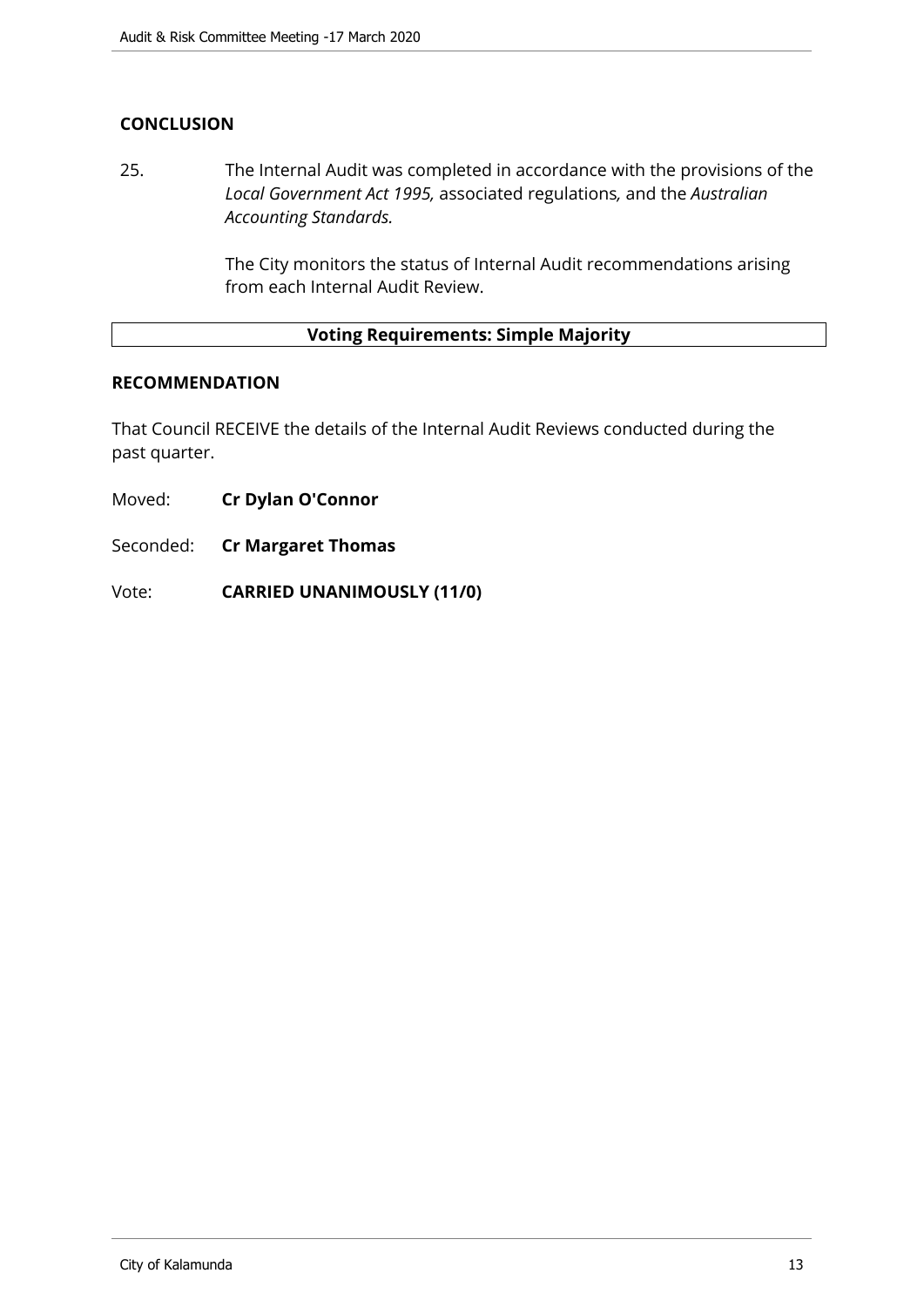## <span id="page-13-0"></span>**9.2. Office of the CEO Reports**

# <span id="page-13-1"></span>**9.2.1. 2019 Compliance Audit Report**

#### *Declaration of financial / conflict of interests to be recorded prior to dealing with each item.*

| Previous             | OCM 70/2019                                  |  |
|----------------------|----------------------------------------------|--|
| Items                |                                              |  |
| Directorate          | Office of the Chief Executive Officer        |  |
| <b>Business Unit</b> | Governance and Legal                         |  |
| File Reference       | FI-AUD-004                                   |  |
| Applicant            | City of Kalamunda                            |  |
| Owner                | City of Kalamunda                            |  |
| Attachments          | 1. 2019 CAR for Council [9.2.1.1 - 13 pages] |  |

## **TYPE OF REPORT**

| 囨 | Advocacy    | When Council is advocating on behalf of the community to<br>another level of government/body/agency                                                                                                                                                                                                                                                                                                                                |
|---|-------------|------------------------------------------------------------------------------------------------------------------------------------------------------------------------------------------------------------------------------------------------------------------------------------------------------------------------------------------------------------------------------------------------------------------------------------|
| 囨 | Executive   | When Council is undertaking is substantive role of direction<br>setting and oversight (eg accepting tenders, adopting plans<br>and budgets                                                                                                                                                                                                                                                                                         |
| 図 | Information | For Council to note                                                                                                                                                                                                                                                                                                                                                                                                                |
|   | Legislative | Includes adopting Local Laws, Town Planning Schemes and<br>Policies. When Council determines a matter that directly<br>impacts a person's rights and interests where the principles of<br>natural justice apply. Examples include town planning<br>applications, building licences, other permits or licences<br>issued under other Legislation or matters that could be<br>subject to appeal to the State Administrative Tribunal |

## **STRATEGIC PLANNING ALIGNMENT**

*Kalamunda Advancing Strategic Community Plan to 2027*

#### **Priority 4: Kalamunda Leads**

**Objective 4.1** - To provide leadership through transparent governance. *Strategy 4.1.1* - Provide good governance.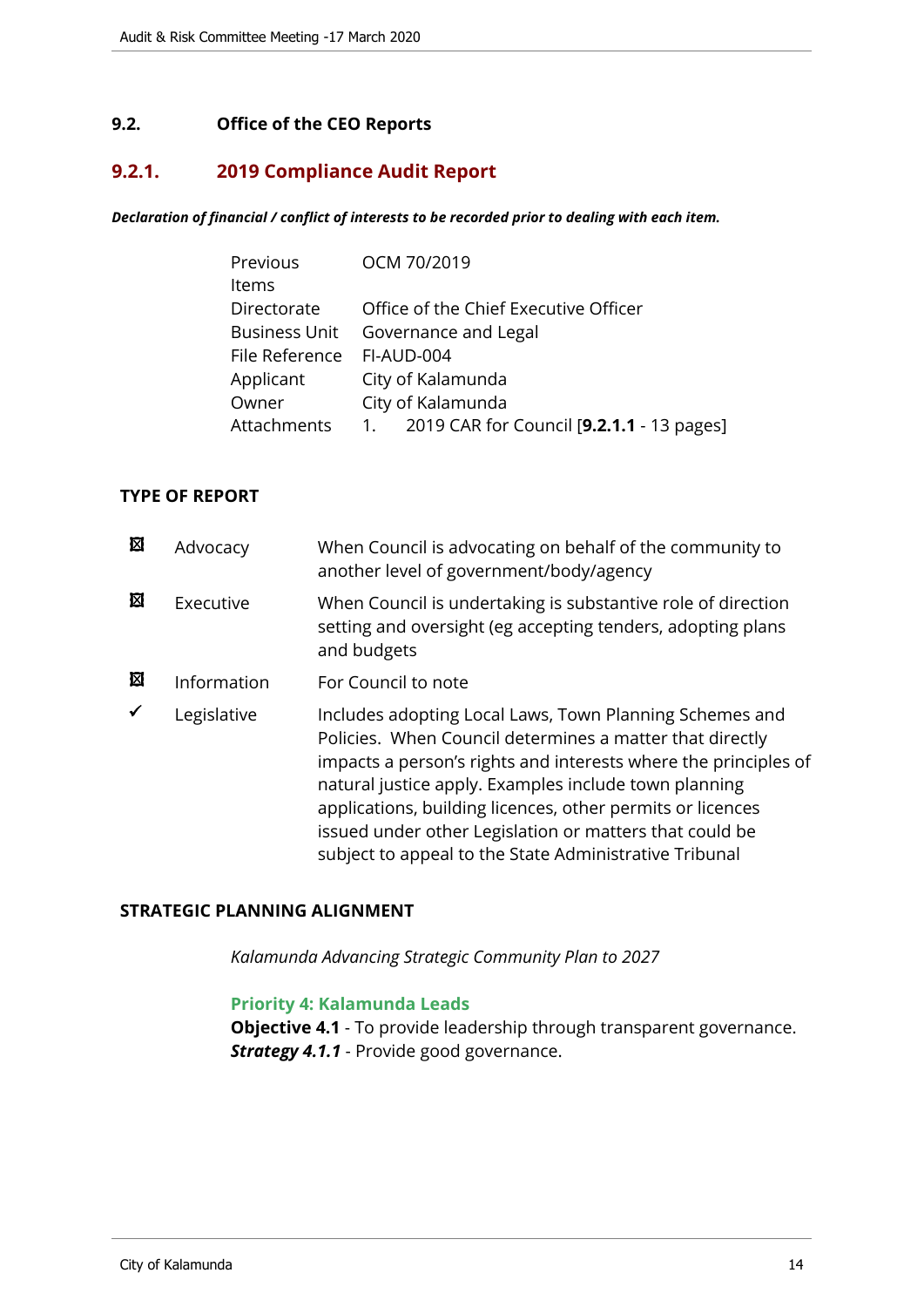## **EXECUTIVE SUMMARY**

- 1. To consider and adopt the 2019 Compliance Audit Return (CAR) (Attachment 1).
- 2. The CAR focuses on areas considered by the Department of Local Government Sport and Cultural Industries (DLGSCI) as key compliance requirements of the *Local Government Act 1995* (the Act).
- 3. It is recommended Council adopt the 2019 CAR.

## **BACKGROUND**

- 4. The CAR in its current format has been an annual requirement for every local government in Western Australia to complete in accordance with section 7.13 (1) (i) of the Act. It is required to be submitted by 31 March each year.
- 5. The CAR is designed to be a tool for local government, allowing it to identify those areas where legislative requirements have not been met and then implement processes to ensure that such instances of noncompliance do not continue.

## **DETAILS AND ANALYSIS**

- 6. The Terms of Reference of the Audit and Risk Committee require the Committee to review and make recommendations to Council on the completed CAR.
- 7. The 2019 CAR covered 11 specific topics and 104 questions compared to previous years when nine topics and 78 questions were included in the return.
- 8. One item of non-compliance was identified with respect to the items examined in the 2019 CAR.
- 9. The issue of non-compliance involved the late submission of the Annual Financial Interest Returns by two staff. The matter was reported to the DLGSCI.

# **APPLICABLE LAW**

10. *Local Government Act 1995.*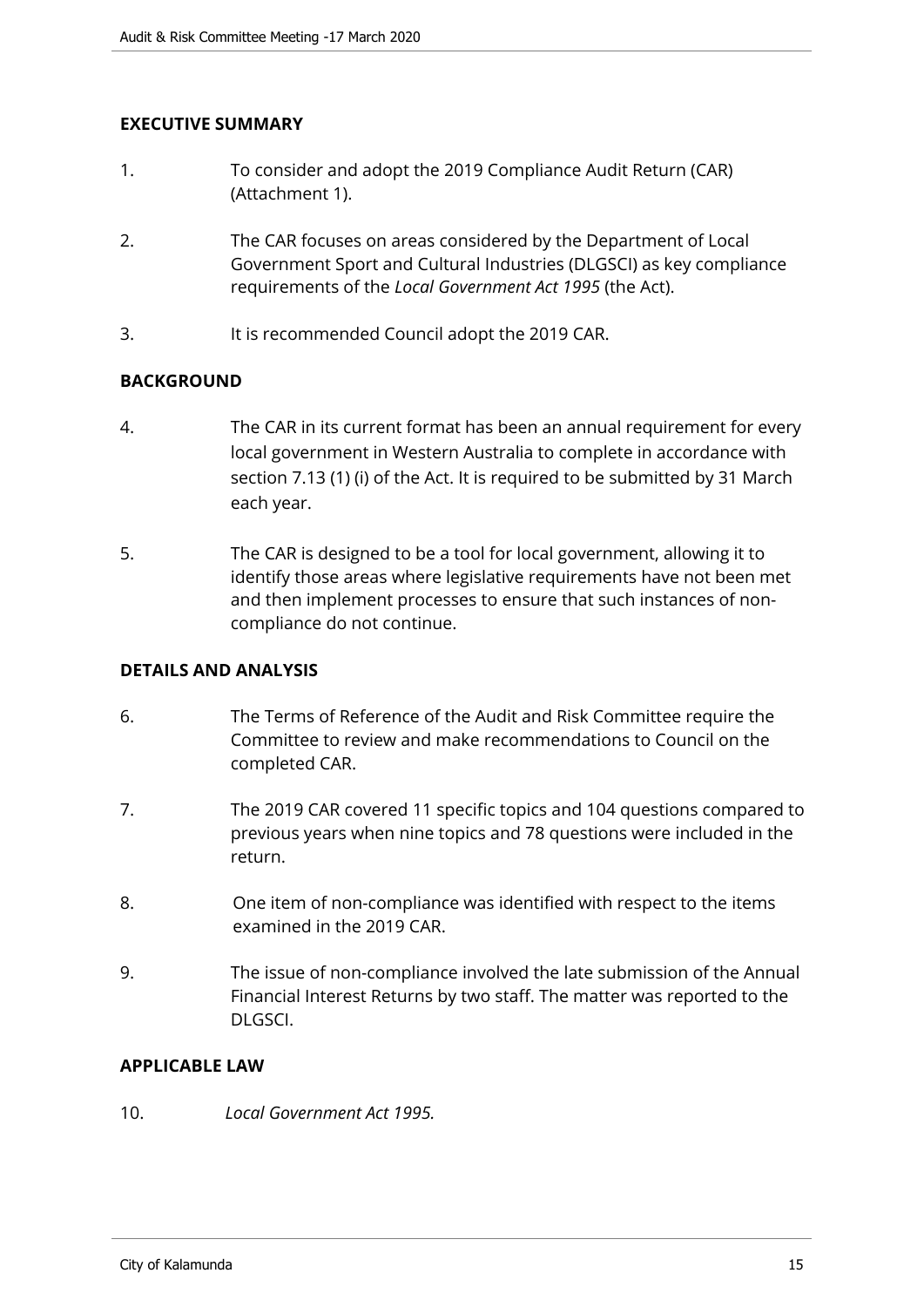## **APPLICABLE POLICY**

11. No applicable policy.

## **STAKEHOLDER ENGAGEMENT**

12. Relevant Business Units provided input into the completion of the CAR, however no community consultation is required.

## **FINANCIAL CONSIDERATIONS**

13. There are no financial implications arising from the CAR.

## **SUSTAINABILITY**

#### **Social Implications**

14. Nil.

## **Economic Implications**

15. Nil.

## **Environmental Implications**

16. Nil.

## **RISK MANAGEMENT**

17. **Risk**: Failures within Administration result in detection of noncompliance **Consequence Likelihood Rating** Moderate | Possible | Medium **Action/Strategy** Ensure improvements are introduced to eliminate non-compliance.

> **Risk**: That the Compliance Audit Return is not adopted as required by the legislation

| Consequence                                                              | Likelihood | <b>Rating</b> |  |
|--------------------------------------------------------------------------|------------|---------------|--|
| Moderate                                                                 | Possible   | Medium        |  |
| <b>Action/Strategy</b>                                                   |            |               |  |
| Sufficient information is provided that satisfies Council the Compliance |            |               |  |
| Audit Return has been completed as required and should be adopted.       |            |               |  |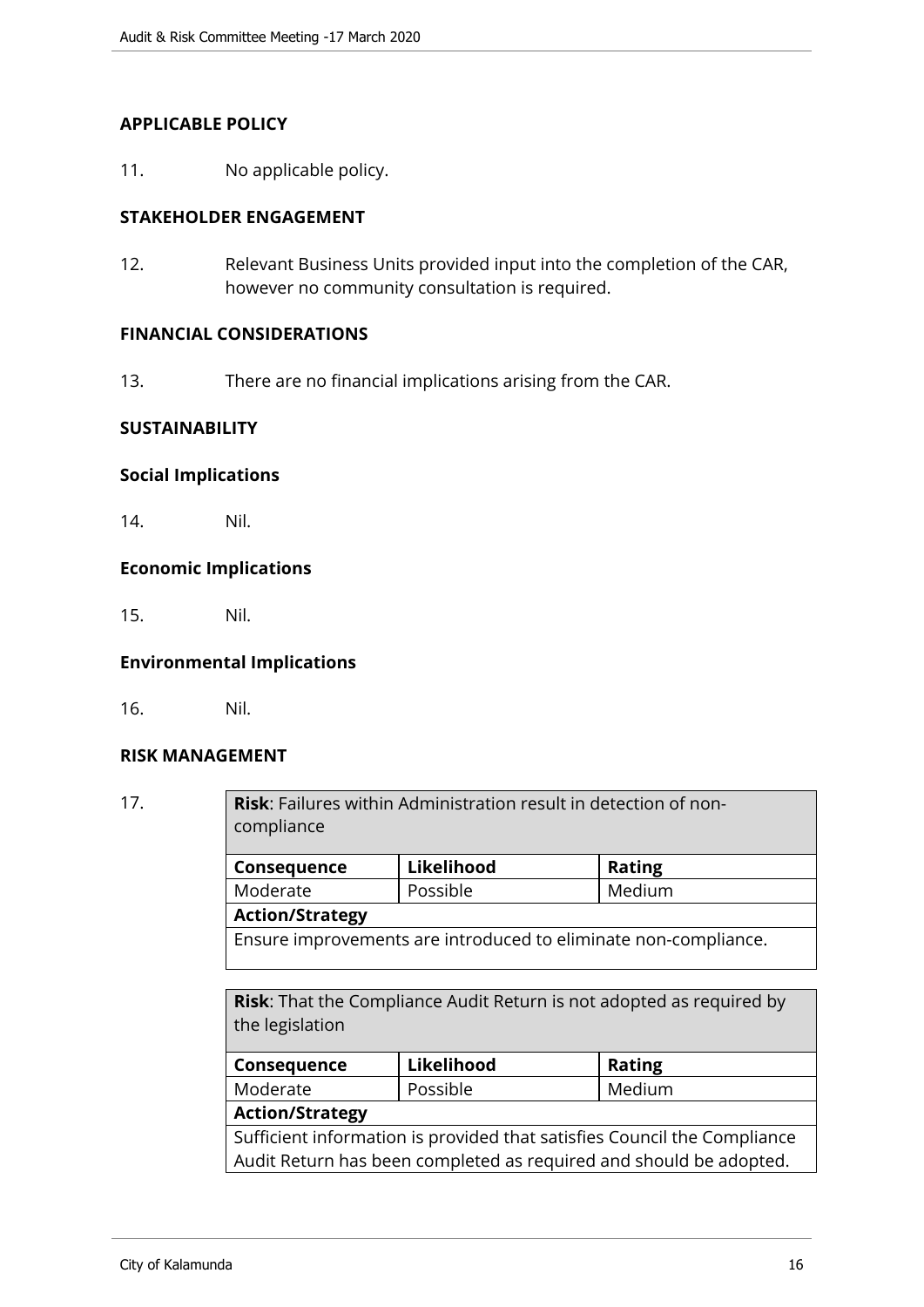# **CONCLUSION**

- 18. Whilst the document presented to Council indicates that all responses have been provided by one particular officer, this relates to the online input process for the CAR. Answers to various sections of the CAR have been provided by relevant Business Units.
- 19. Whilst there was one instance of non-compliance identified, the City continues to maintain its high standards of compliance with respect to those areas examined by the CAR.

#### **Voting Requirements: Simple Majority**

## **RECOMMENDATION**

That Council ADOPTS the Compliance Audit return for the year ending 31 December 2019 (Attachment 1).

- Moved: **Cr Margaret Thomas**
- Seconded: **Cr Cameron Blair**

Vote: **CARRIED UNANIMOUSLY (11/0)**